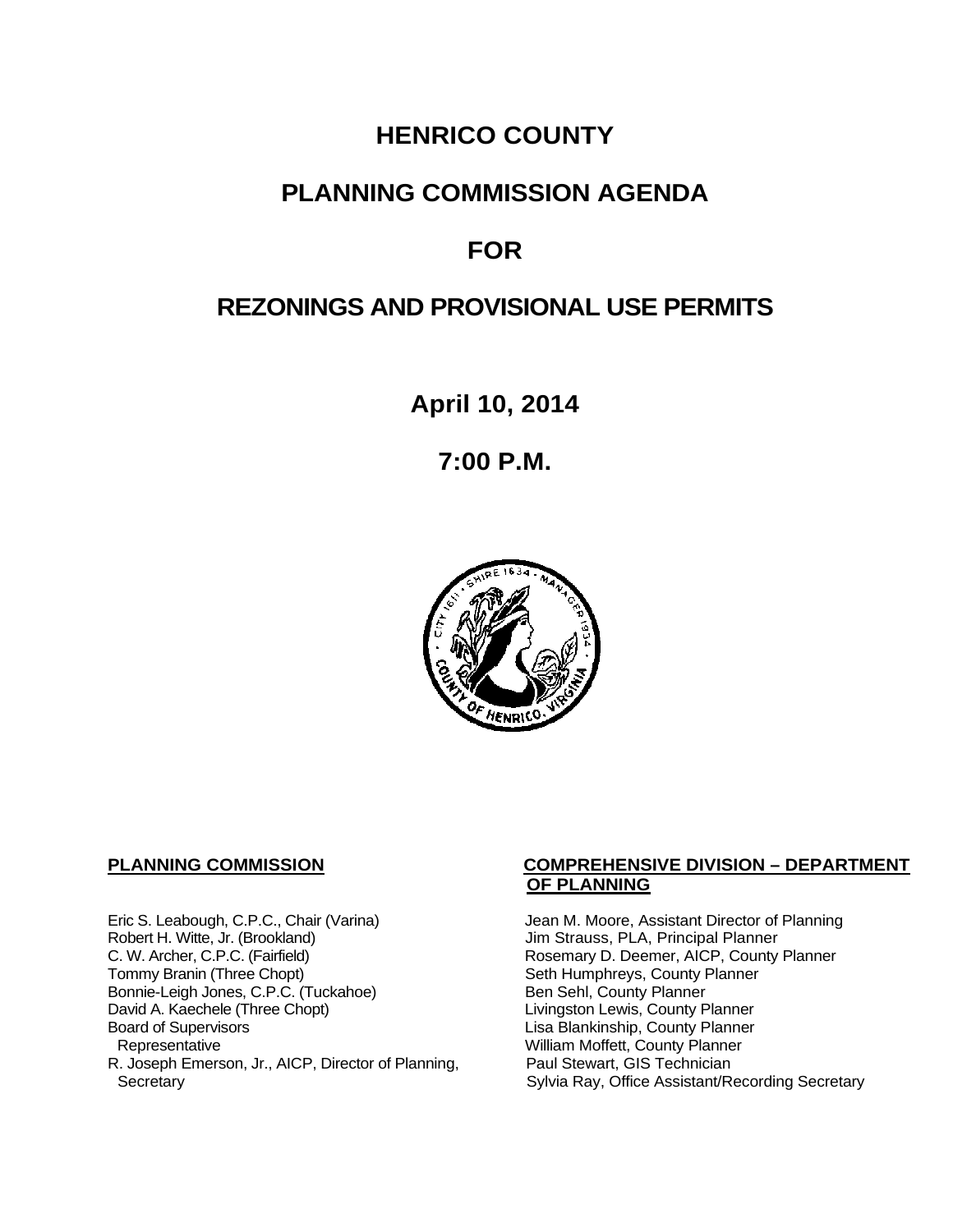### **PLANNING COMMISSION REZONING MEETING FINAL AGENDA APRIL 10, 2014**

**BEGINNING AT 7:00 P.M.**

**WELCOME:**

**PLEDGE OF ALLEGIANCE:**

**RECOGNITION OF NEWS MEDIA:**

**CALL TO ORDER:**

**REQUESTS FOR WITHDRAWALS AND DEFERRALS: (1); (1)**

**REQUESTS FOR EXPEDITED ITEMS: (1)**

**CASES TO BE HEARD: (5)**

**THREE CHOPT:**  None.

**TUCKAHOE:** None.

#### **BROOKLAND:**

#### *(Deferred from the March 13, 2014 Meeting)*

**REZ2013-00002 Cameron Palmore for Yunus Vohra:** Request to conditionally rezone from A-1 Agricultural District and R-2A One-Family Residence District to R-2AC One-Family Residence District (Conditional) Parcels 764-760-9037, 764-760-8515, 765- 760-1906, and 765-760-0929 containing 5.14 acres, located on the south line of Hungary Road at its intersection with Hastings Mill Drive. The applicant proposes a single-family residential development not to exceed 10 residential units. The R-2A District allows a minimum lot size of 13,500 square feet and a maximum gross density of 3.22 units per acre. The use will be controlled by proffered conditions and zoning ordinance regulations. The 2026 Comprehensive Plan recommends Suburban Residential 2, density should not exceed 3.4 units per acre. **Staff – Seth Humphreys Deferred to the May 15, 2014 Meeting**

#### *(Deferred from the March 13, 2014 Meeting)*

**REZ2014-00005 Andrew M. Condlin for Nobility Investments, LLC:** Request to amend proffered conditions accepted with Rezoning Case C-46C-83 on Parcel 768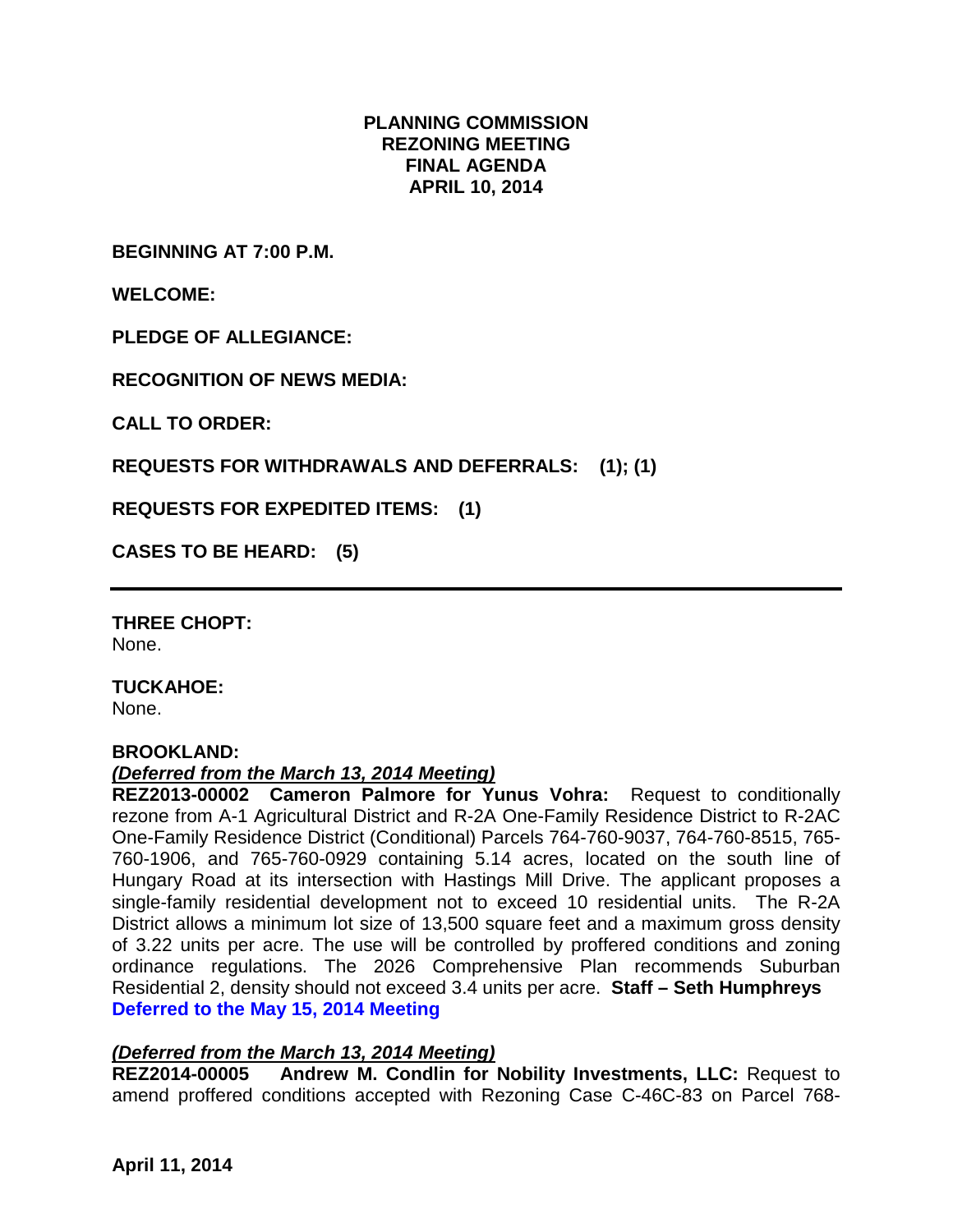747-0824 located on the north line of Glenside Drive approximately 385' west of its intersection with Bethlehem Road. The applicant proposes to replace all proffers to allow hotels as a permitted use. The existing zoning is B-2C Business District (Conditional). The 2026 Comprehensive Plan recommends Commercial Arterial. **Staff – Livingston Lewis (Deferral Requested to the May 15, 2014 Meeting) Deferred to the May 15, 2014 Meeting**

# *(Deferred from the March 13, 2014 Meeting)*

Hank Wilton for Wilton Acquisition, LLC: Request to conditionally rezone from R-3 One-Family Residence District to RTHC Residential Townhouse District (Conditional) Parcels 768-751-4119, -2435, -0638, -1362, 767-750- 8298, 767-751-8651, and 768-750-0490 containing 24.54 acres, located on the south line of Wistar Road approximately 160' west of its intersection with Walkenhut Drive. The applicant proposes a residential townhouse development of no more than 109 units. The RTH District allows a maximum density of nine (9) units per acre. The use will be controlled by zoning ordinance regulations and proffered conditions. The 2026 Comprehensive Plan recommends Suburban Residential 2, density should not exceed 3.4 units per acre. **Staff – Rosemary Deemer**

**Recommended for Approval**

#### *(Deferred from the March 13, 2014 Meeting)*

**REZ2014-00007 Wilton Acquisition, LLC:** Request to conditionally rezone from M-1 Light Industrial to RTHC Residential Townhouse District (Conditional) Parcels 777- 742-4840, -5527, -6412, -3702, and 777-741-7198 containing 8.295 acres, located on the north and south lines of Gresham Avenue approximately 665' west of its intersection with Byrdhill Road. The applicant proposes a residential townhouse development of no more than 55 units. The RTH District allows a maximum density of nine (9) units per acre. The use will be controlled by zoning ordinance regulations and proffered conditions. The 2026 Comprehensive Plan recommends Light Industry. **Staff – Rosemary Deemer (Withdrawn by Applicant) Withdrawn**

**REZ2014-00015 James W. Theobald for Atack Properties:** Request to conditionally rezone from O/SC Office/Service District (Conditional) to RTHC Residential Townhouse District (Conditional) and M-1C Light Industrial District (Conditional) part of Parcels 770-752-3830, 770-752-7621, and 771-752-1713 containing 12.45 acres (8.1 acres proposed RTHC and 4.35 acres proposed M-1C), located on the west line of Staples Mill Road (U.S. Route 33) approximately 400' north of its intersection with Wistar Road. The applicant proposes a residential townhouse development of no more than 54 units and continued office service uses. The RTH District allows a maximum density of nine (9) units per acre. The use will be controlled by zoning ordinance regulations and proffered conditions. The 2026 Comprehensive Plan recommends Office/Service. **Staff – Ben Sehl Recommended for Approval**